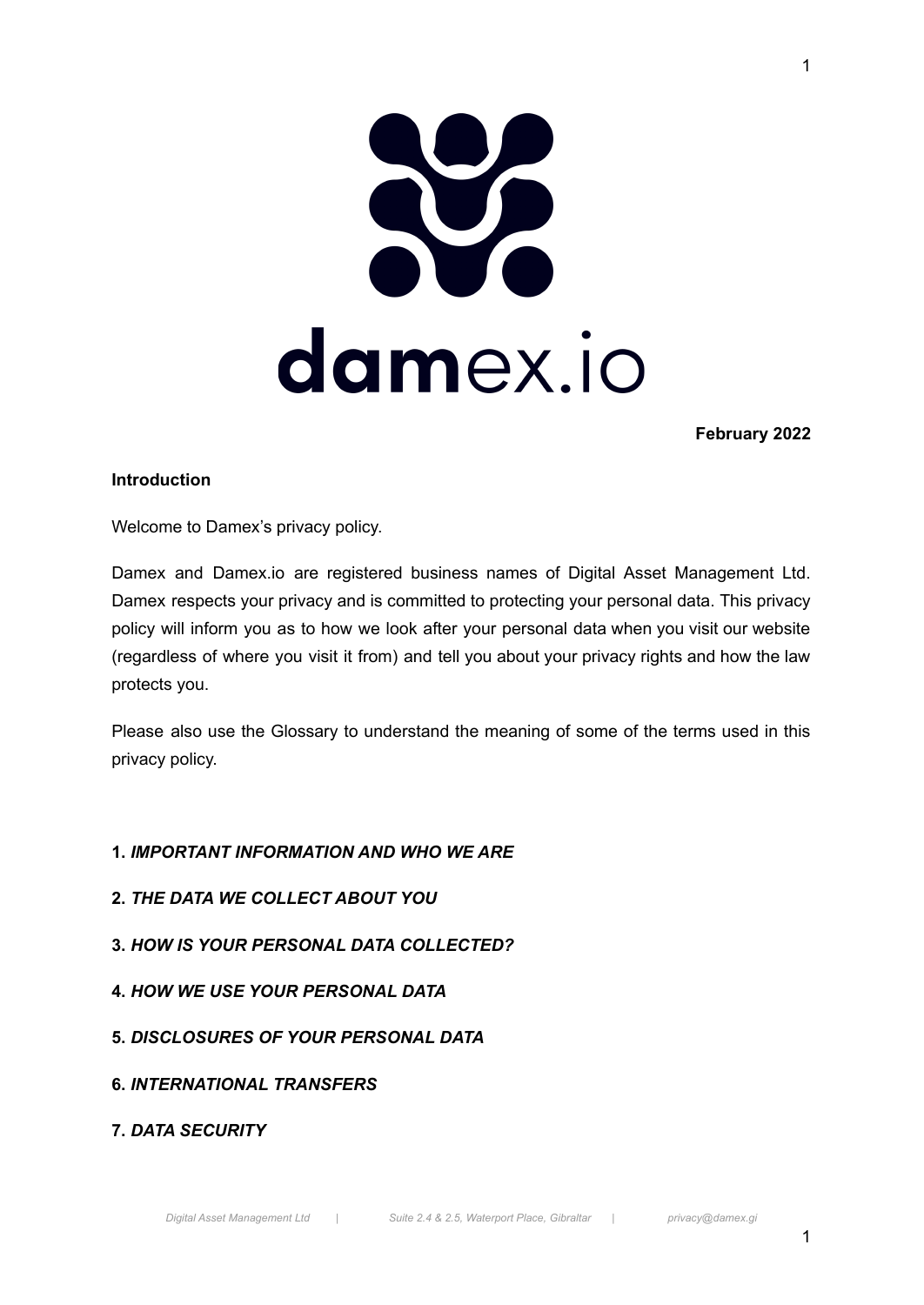#### **8.** *DATA RETENTION*

### **9.** *YOUR LEGAL RIGHTS*

### **10.** *GLOSSARY*

#### **1. Important information and who we are**

#### **Purpose of this privacy policy**

This privacy policy aims to give you information on how Damex collects and processes your personal data through your use of our website, our services, our application, take part in a competition or subscribe for any promotions about our services and products.

This website and our services are not intended for children and we do not knowingly collect data relating to children.

It is important that you read this privacy policy together with any other privacy policy or fair processing policy we may provide on specific occasions when we are collecting or processing personal data about you so that you are fully aware of how and why we are using your data. This privacy policy supplements other notices and privacy policies and is not intended to override them.

#### **Controller**

Digital Asset Management Limited trading as Damex/Damex.io is the controller and responsible for your personal data (collectively referred to as "Damex", "Damex.io", "we", "us" or "our" in this privacy policy).

Damex is made up of different legal entities, details of which can be found on our website. This privacy policy is issued on behalf of the Digital Asset Management Group so when we mention "Damex", "Damex.io", "we", "us" or "our" in this privacy policy, we are referring to the relevant company in the Damex Group responsible for processing your data. We will let you know which entity will be the controller for your data when you purchase a product or service with us. Damex is the controller and responsible for this website.

We have appointed a data protection officer (DPO) who is responsible for overseeing questions in relation to this privacy policy. If you have any questions about this privacy policy, including any requests to exercise your legal rights, please contact the DPO using the details set out below.

2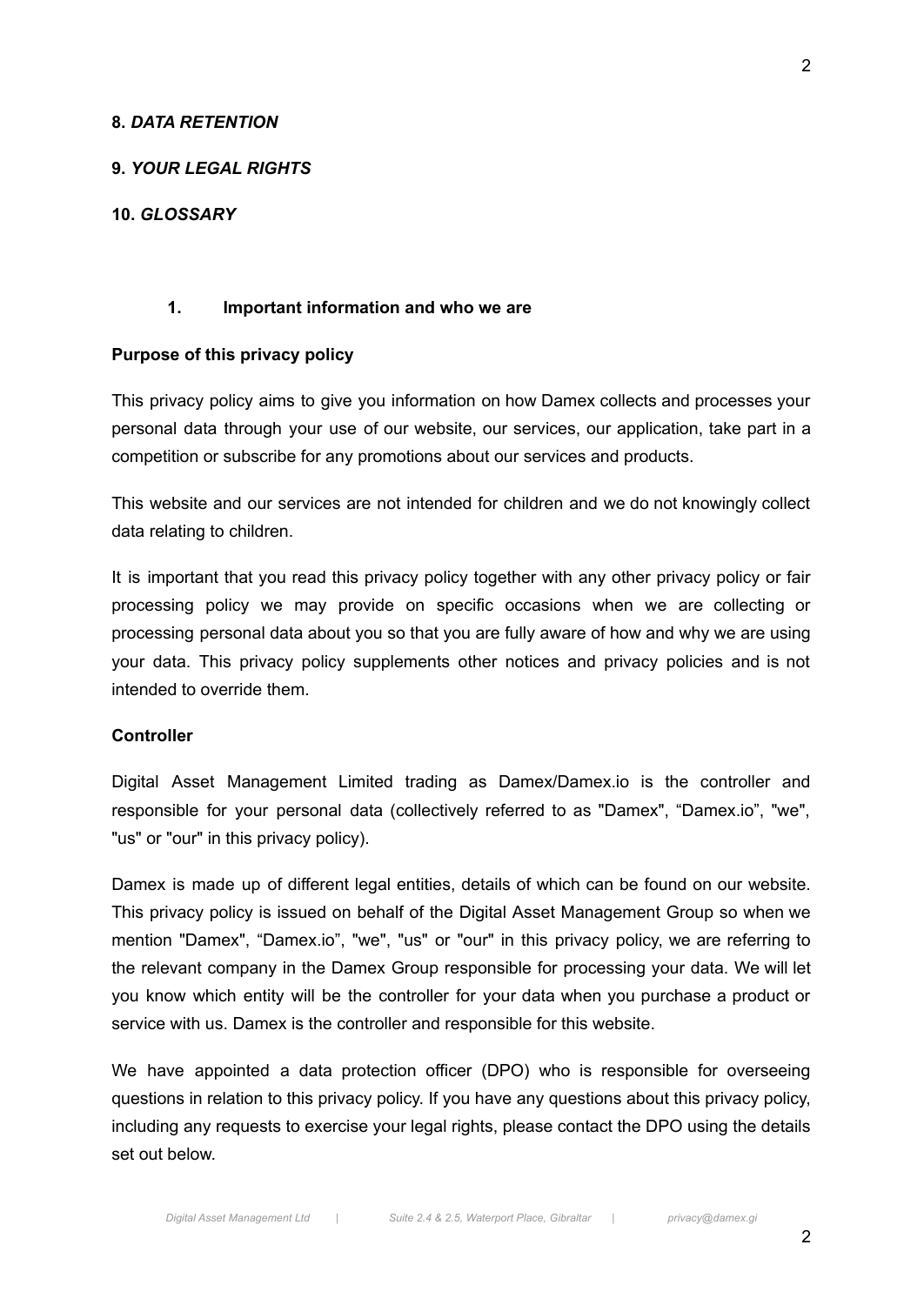# **Contact details**

If you have any questions about this privacy policy or our privacy practices, please contact our DPO in the following ways:

Full name of legal entity: Digital Asset Management Limited

Email address: privacy@damex.io

Postal address: Suite 2.4 & 2.5 Waterport Place, Second Floor, Gibraltar

Telephone number: +350 200 73337

You have the right to make a complaint at any time to the Gibraltar Regulatory Authority (GRA) the Gibraltar regulator for data protection issues (www.gra.gi). We would, however, appreciate the chance to deal with your concerns before you approach the GRA so please contact us in the first instance.

### **Changes to the privacy policy and your duty to inform us of changes**

We keep our privacy policy under regular review. Historic versions can be obtained by contacting us.

It is important that the personal data we hold about you is accurate and current. Please keep us informed if your personal data changes during your relationship with us.

#### **Third-party links**

This website, our staff or our application may include links to third-party websites, plug-ins and applications. Clicking on those links or enabling those connections may allow third parties to collect or share data about you. We do not control these third-party websites or providers and are not responsible for their privacy statements. When you leave our website or application, we encourage you to read the privacy policy of every website you visit.

We may request that you authorise third-party website, plug-ins and applications on your device to allow us to use particular features such as app tracking transparency security features such as fingerprint or face-id. Please note that we do not retain any of this data as this is being utilised by third parties that you have already authorised.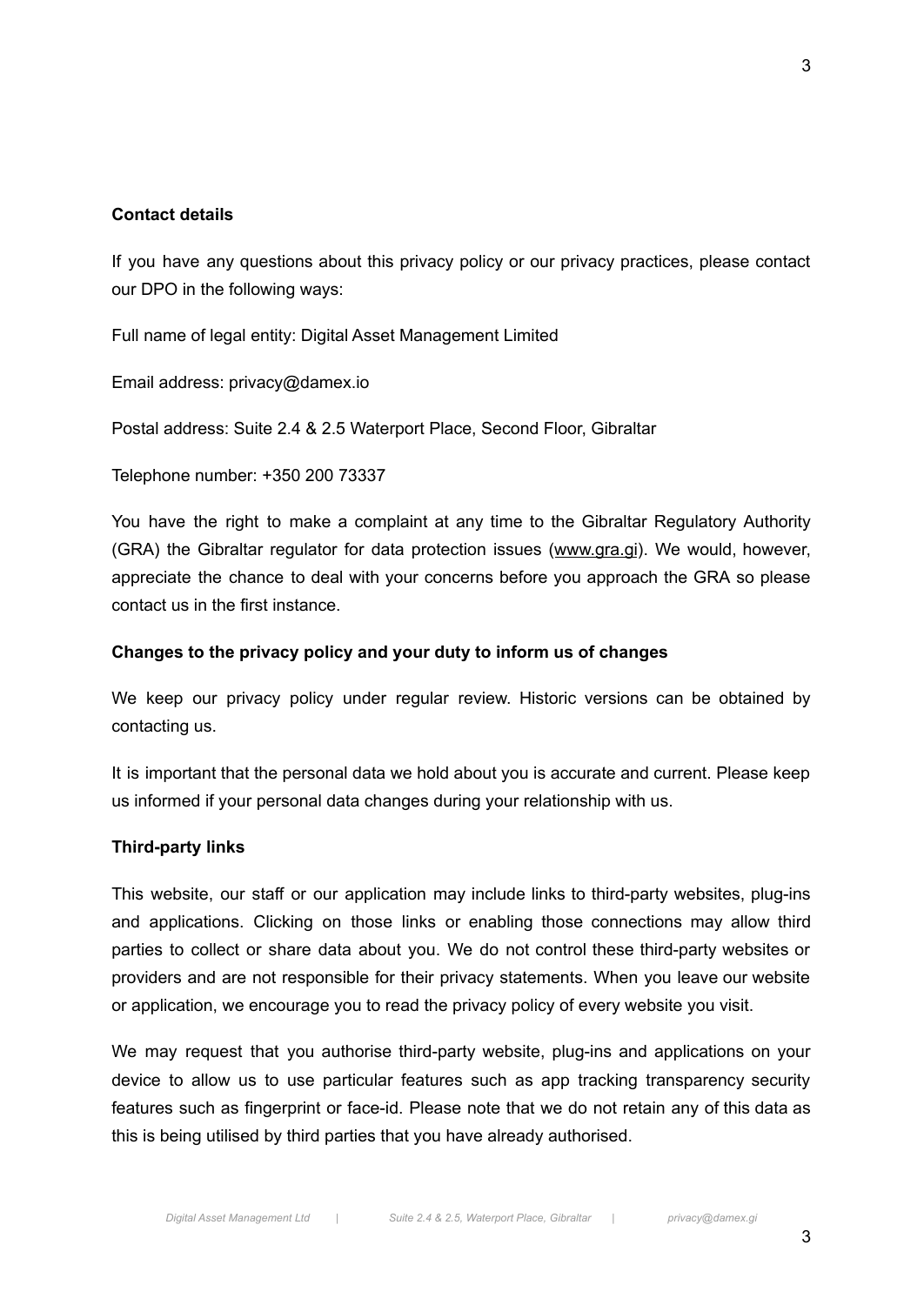4

#### **2. The data we collect about you**

Personal data, or personal information, means any information about an individual from which that person can be identified. It does not include data where the identity has been removed (anonymous data).

We may collect, use, store and transfer different kinds of personal data about you which we have grouped together as follows:

- **Identity Data** includes first name, maiden name, last name, username or similar identifier, marital status, title, date of birth and gender.
- **Contact Data** includes billing address, delivery address, email address and telephone numbers.
- **● Content Data** includes information stored on your device, including contact information, login information, photos, videos or other digital content.
- **Financial Data** includes bank account and digital asset wallet details, where relevant
- **Transaction Data** includes details about payments and digital asset transactions to and from you and other details of products and services you have purchased from us.
- **Technical Data** includes internet protocol (IP) address, device ID, your login data, browser type and version, time zone setting and location, browser plug-in types and versions, operating system and platform, and other technology on the devices you use to access our website or application.
- **Profile Data,** for limited users, includes your username and password, purchases or orders made by you, your interests, preferences, feedback and survey responses.
- **Usage Data** includes information about how you use our website, application, products and services.
- **Marketing and Communications Data** includes your preferences in receiving marketing from us and our third parties and your communication preferences.

We do not collect any **Special Categories of Personal Data** about you (this includes details about your race or ethnicity, religious or philosophical beliefs, sex life, sexual orientation, political opinions, trade union membership, information about your health, and genetic and biometric data). Nor do we collect any information about criminal convictions and offences.

#### **If you fail to provide personal data**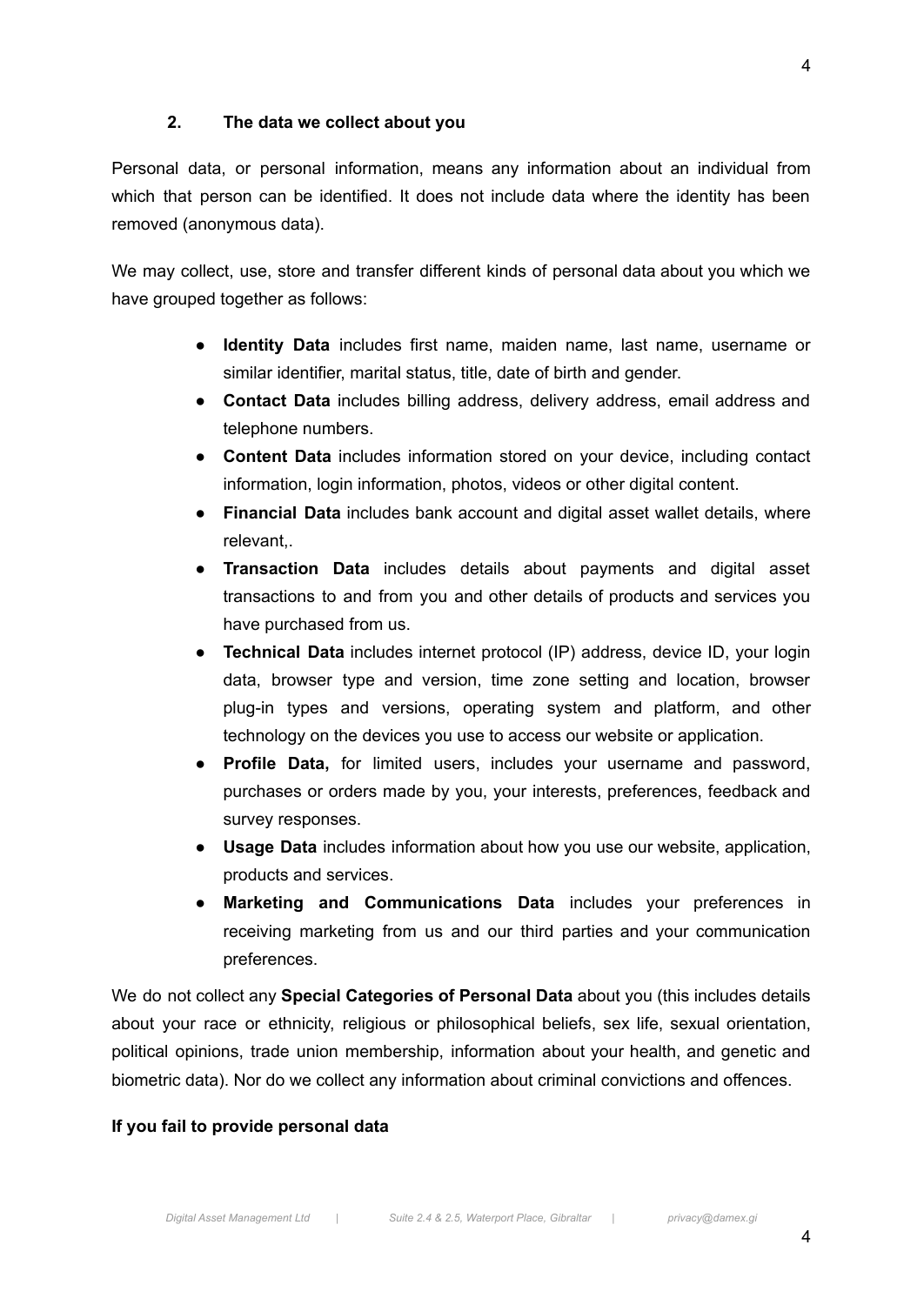Where we need to collect personal data by law, or under the terms of a contract we have with you, and you fail to provide that data when requested, we may not be able to perform the contract we have or are trying to enter into with you (for example, to provide you with goods or services). In this case, we may have to cancel a product or service you have with us but we will notify you if this is the case at the time.

# **3. How is your personal data collected?**

We use different methods to collect data from and about you including through:

- **Direct interactions.** You may give us your Identity, Contact and Financial Data by filling in forms or by corresponding with us by email, electronic chat, our website, our web portal or otherwise. This includes personal data you provide when you:
	- apply for our products or services;
	- create an account with us, our application or on our website;
	- subscribe to our service or publications;
	- request marketing to be sent to you;
	- enter a competition, promotion or survey; or
	- give us feedback or contact us.
- **Automated technologies or interactions.** As you interact with our website and application, we may automatically collect Technical Data about your equipment, browsing actions and patterns. We collect this personal data by using cookies and other similar technologies.
- **Third parties or publicly available sources.** We will receive personal data about you from various third parties and public sources as set out below:

Technical Data from the following parties:

- Contact, Financial and Transaction Data from providers of technical, payment and delivery services such as any introducers that may have introduced you to our business.
- Identity and Contact Data from publicly available sources such as Companies House.

# **4. How we use your personal data**

We will only use your personal data when the law allows us to. Most commonly, we will use your personal data in the following circumstances: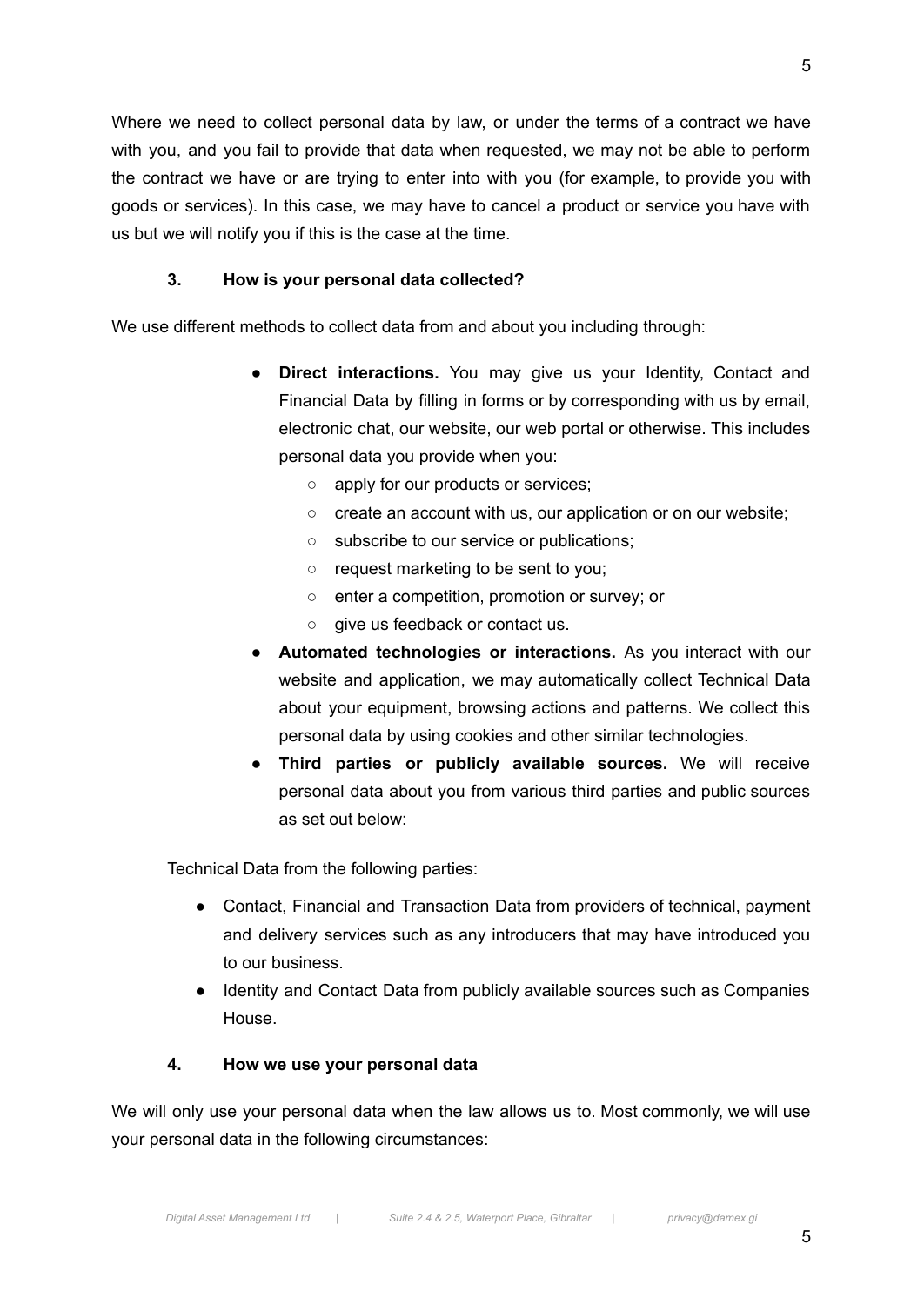- Where we need to perform the contract we are about to enter into or have entered into with you.
- Where it is necessary for our legitimate interests (or those of a third party) and your interests and fundamental rights do not override those interests.
- Where we need to comply with a legal obligation.

Generally, we do not rely on consent as a legal basis for processing your personal data although we will get your consent before sending third party direct marketing communications to you via email, electronic communication chat, or text message. You have the right to withdraw consent to marketing at any time by contacting us.

# **Purposes for which we will use your personal data**

We have set out below, in a table format, a description of all the ways we plan to use your personal data, and which of the legal bases we rely on to do so. We have also identified what our legitimate interests are where appropriate.

Note that we may process your personal data for more than one lawful ground depending on the specific purpose for which we are using your data. Please contact us if you need details about the specific legal ground we are relying on to process your personal data where more than one ground has been set out in the table below.

| <b>Purpose/Activity</b>                                                                                                                             | Type of data                                                                                                 | Lawful basis for processing<br>including basis of legitimate<br>interest                                                   |
|-----------------------------------------------------------------------------------------------------------------------------------------------------|--------------------------------------------------------------------------------------------------------------|----------------------------------------------------------------------------------------------------------------------------|
| To register you as a new<br>customer                                                                                                                | (a) Identity<br>(b) Contact                                                                                  | Performance of a contract with<br>you                                                                                      |
| To process and deliver your<br>order including:<br>(a) Manage payments, fees<br>and charges<br>Collect<br>and<br>(b)<br>recover<br>money owed to us | (a) Identity<br>(b) Contact<br>(c) Financial<br>(d) Transaction<br>Marketing<br>(e)<br>and<br>Communications | (a) Performance of a contract<br>with you<br>(b) Necessary for our legitimate<br>interests (to recover debts due to<br>US) |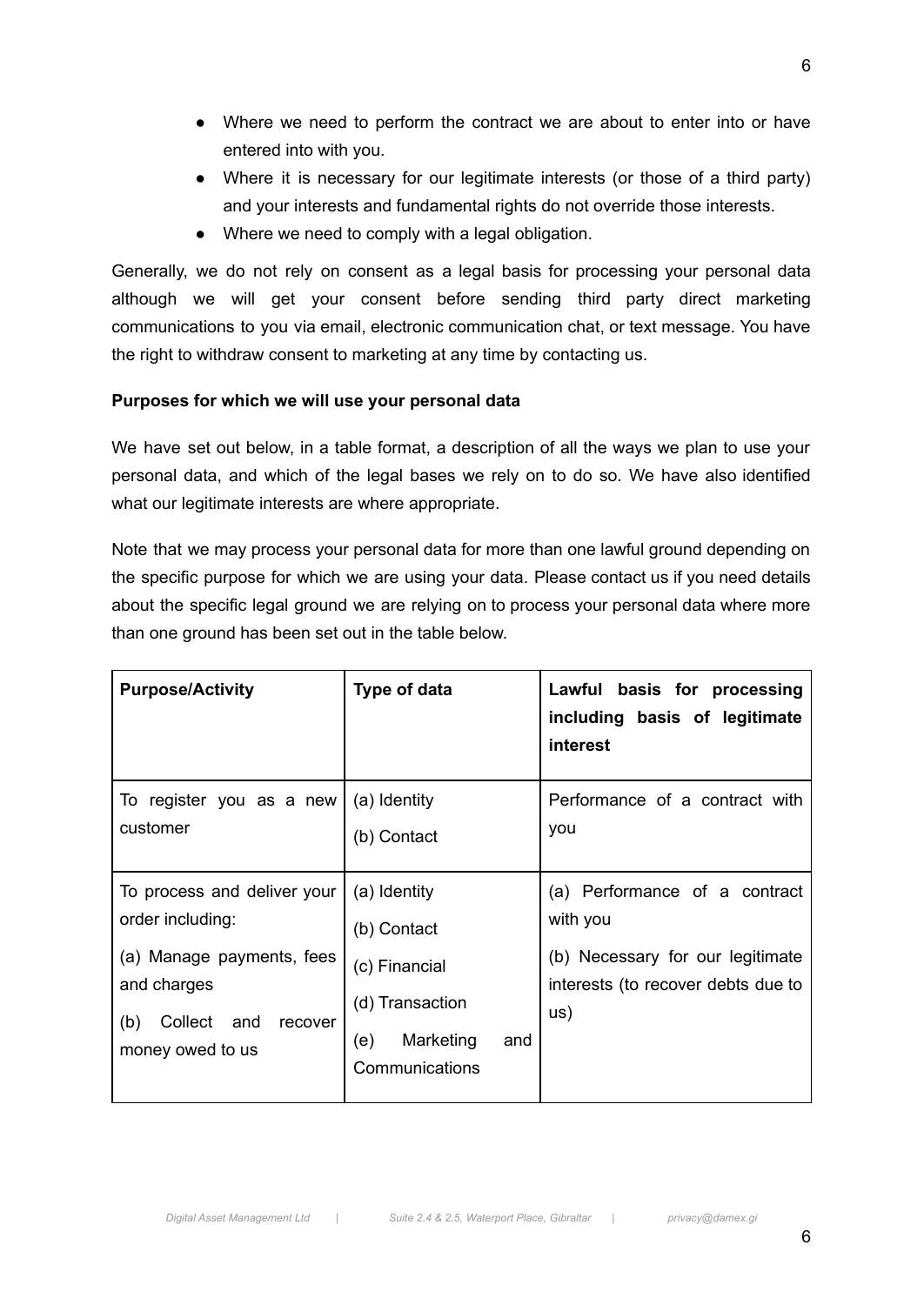| To manage our relationship<br>with you which will include:<br>about<br>Notifying you<br>(a)<br>changes to our terms or<br>privacy policy<br>(b) Asking you to leave a<br>review or take a survey                                                                                                            | (a) Identity<br>(b) Contact<br>(c) Profile<br>(d)<br>Marketing<br>and<br>Communications                                                              | (a) Performance of a contract<br>with you<br>(b) Necessary to comply with a<br>legal obligation<br>(c) Necessary for our legitimate<br>interests (to keep our records<br>updated and<br>to<br>study<br>how<br>customers<br>use<br>our<br>products/services)                                                                                                                                                                                                                                                                             |
|-------------------------------------------------------------------------------------------------------------------------------------------------------------------------------------------------------------------------------------------------------------------------------------------------------------|------------------------------------------------------------------------------------------------------------------------------------------------------|-----------------------------------------------------------------------------------------------------------------------------------------------------------------------------------------------------------------------------------------------------------------------------------------------------------------------------------------------------------------------------------------------------------------------------------------------------------------------------------------------------------------------------------------|
| To enable you to partake in<br>a prize draw, competition or<br>complete a survey<br>To administer and protect<br>this<br>business<br>and<br>our<br>(including<br>website<br>data<br>troubleshooting,<br>analysis, testing,<br>system<br>maintenance,<br>support,<br>reporting and<br>hosting<br>of<br>data) | (a) Identity<br>(b) Contact<br>(c) Profile<br>(d) Usage<br>Marketing<br>(e)<br>and<br>Communications<br>(a) Identity<br>(b) Contact<br>(c) Technical | (a) Performance of a contract<br>with you<br>(b) Necessary for our legitimate<br>interests (to study how customers<br>use our products/services, to<br>develop them and grow our<br>business)<br>(a) Necessary for our legitimate<br>(for<br>interests<br>running<br>our<br>business,<br>provision<br>οf<br>administration and IT services,<br>network security, to prevent fraud<br>and in the context of a business<br>reorganisation<br>group<br>or<br>restructuring exercise)<br>(b) Necessary to comply with a<br>legal obligation |
| To deliver relevant website<br>content and advertisements<br>to you<br>and<br>measure or<br>understand<br>the<br>effectiveness<br>οf<br>the<br>advertising we serve to you                                                                                                                                  | (a) Identity<br>(b) Contact<br>(c) Profile<br>(d) Usage<br>Marketing<br>(e)<br>and<br>Communications                                                 | Necessary for our legitimate<br>interests (to study how customers<br>use our products/services, to<br>develop<br>them, to grow<br>our<br>business<br>inform<br>and<br>to<br>our<br>marketing strategy)                                                                                                                                                                                                                                                                                                                                  |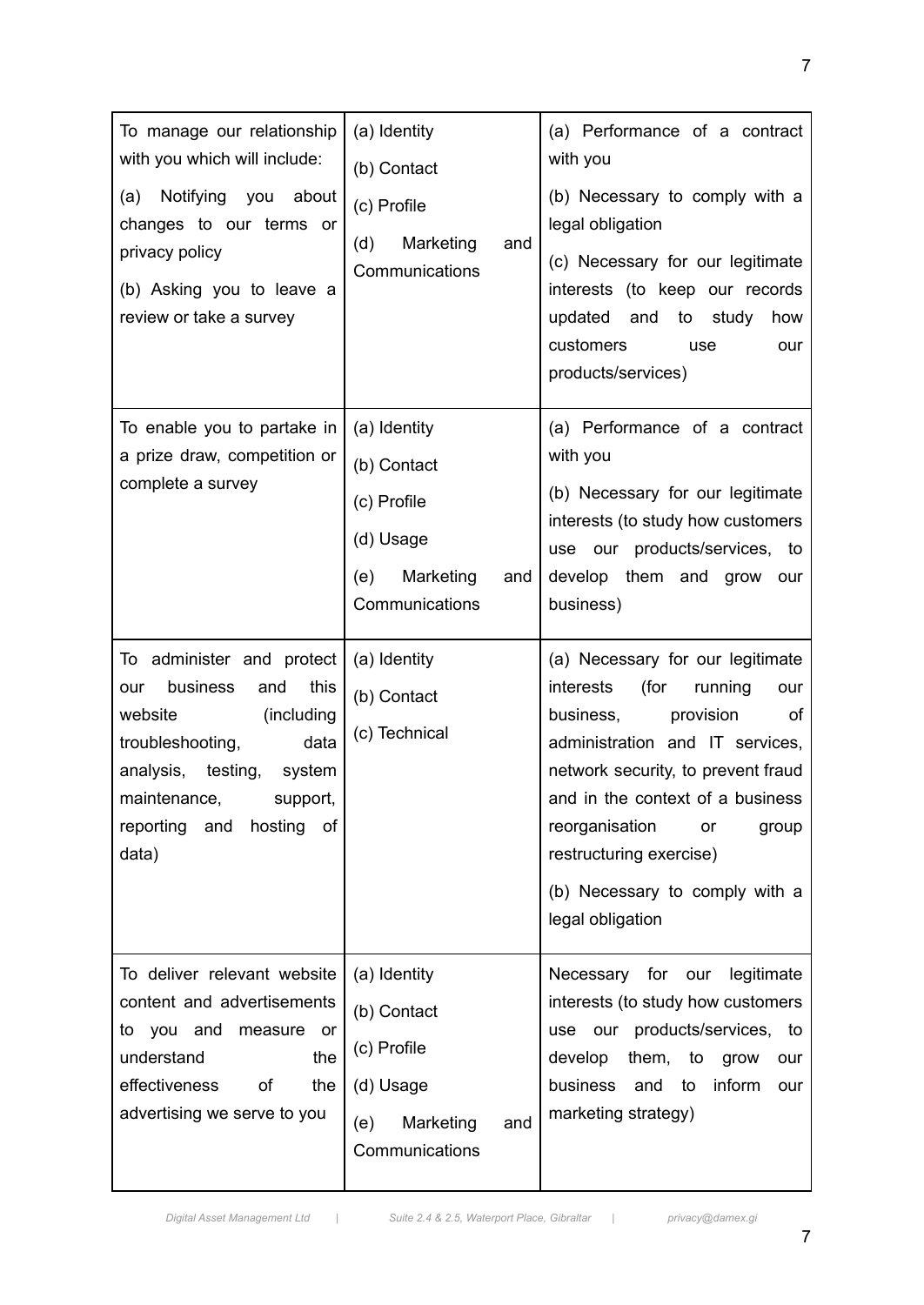|                                                                                                                                                               | (f) Technical                                                                                                         |                                                                                                                                                                                                                                                     |
|---------------------------------------------------------------------------------------------------------------------------------------------------------------|-----------------------------------------------------------------------------------------------------------------------|-----------------------------------------------------------------------------------------------------------------------------------------------------------------------------------------------------------------------------------------------------|
| To use data analytics to<br>website,<br>improve<br>our<br>application,<br>products/services,<br>marketing,<br>customer<br>relationships<br>and<br>experiences | (a) Technical<br>(b) Usage                                                                                            | Necessary for our<br>legitimate<br>interests (to define<br>types of<br>customers for our products and<br>services, to keep our website and<br>application updated and relevant,<br>to develop our business and to<br>inform our marketing strategy) |
| To make suggestions and<br>recommendations<br>to<br>you<br>about goods or services that<br>may be of interest to you                                          | (a) Identity<br>(b) Contact<br>(c) Technical<br>(d) Usage<br>(e) Profile<br>(f)<br>Marketing<br>and<br>Communications | Necessary<br>for<br>legitimate<br>our<br><i>interests</i><br>(to<br>develop<br>our<br>products/services and grow our<br>business)                                                                                                                   |

#### **Marketing**

We strive to provide you with choices regarding certain personal data uses, particularly around marketing and advertising.

### **Promotional offers from us**

We may use your Identity, Contact, Technical, Usage and Profile Data to form a view on what we think you may want or need, or what may be of interest to you. This is how we decide which products, services and offers may be relevant for you (we call this marketing).

You will receive marketing communications from us if you have requested information from us or purchased services from us and you have not opted out of receiving that marketing.

### **Third-party marketing**

We will get your express opt-in consent before we share your personal data with any third party for marketing purposes.

# **Opting out**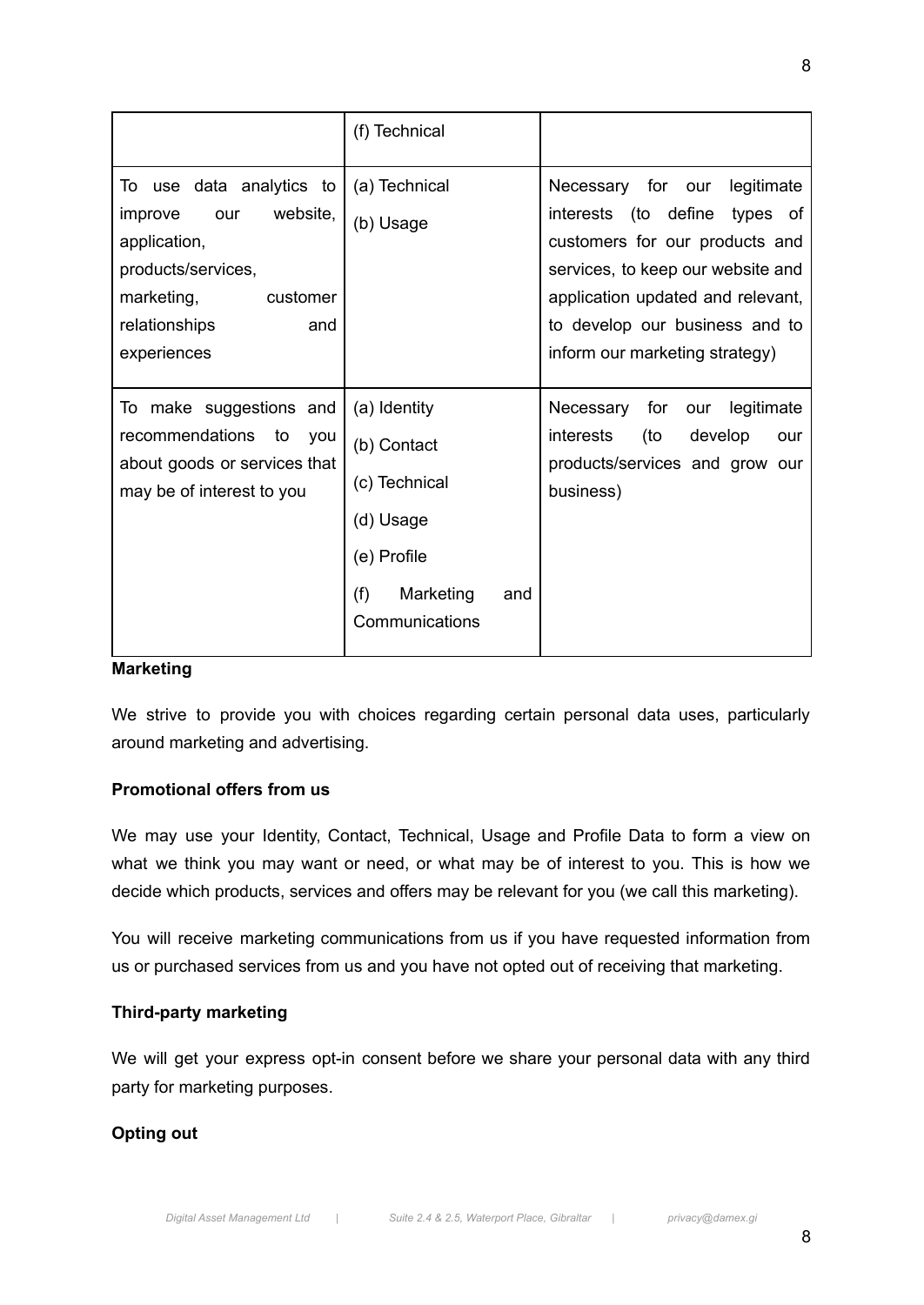You can ask us or third parties to stop sending you marketing messages at any time by following the opt-out links on any marketing message sent to you or by contacting us at any time.

Where you opt out of receiving these marketing messages, this will not apply to personal data provided to us as a result of service purchase, warranty registration, service experience or other transactions.

### **Cookies**

You can set your browser to refuse all or some browser cookies, or to alert you when websites set or access cookies. If you disable or refuse cookies, please note that some parts of our website may become inaccessible or not function properly. For more information about the cookies we use, please see www.damex.io/cookies .

### **Change of purpose**

We will only use your personal data for the purposes for which we collected it, unless we reasonably consider that we need to use it for another reason and that reason is compatible with the original purpose. If you wish to get an explanation as to how the processing for the new purpose is compatible with the original purpose, please contact us.

If we need to use your personal data for an unrelated purpose, we will notify you and we will explain the legal basis which allows us to do so.

Please note that we may process your personal data without your knowledge or consent, in compliance with the above rules, where this is required or permitted by law.

# **5. Disclosures of your personal data**

We may share your personal data with the parties set out below for the purposes set out in the table *Purposes for which we will use your personal data* above.

- Internal Third Parties as set out in the *Glossary*.
- External Third Parties as set out in the *Glossary*.
- Third parties to whom we may choose to sell, transfer or merge parts of our business or our assets. Alternatively, we may seek to acquire other businesses or merge with them. If a change happens to our business, then the new owners may use your personal data in the same way as set out in this privacy policy.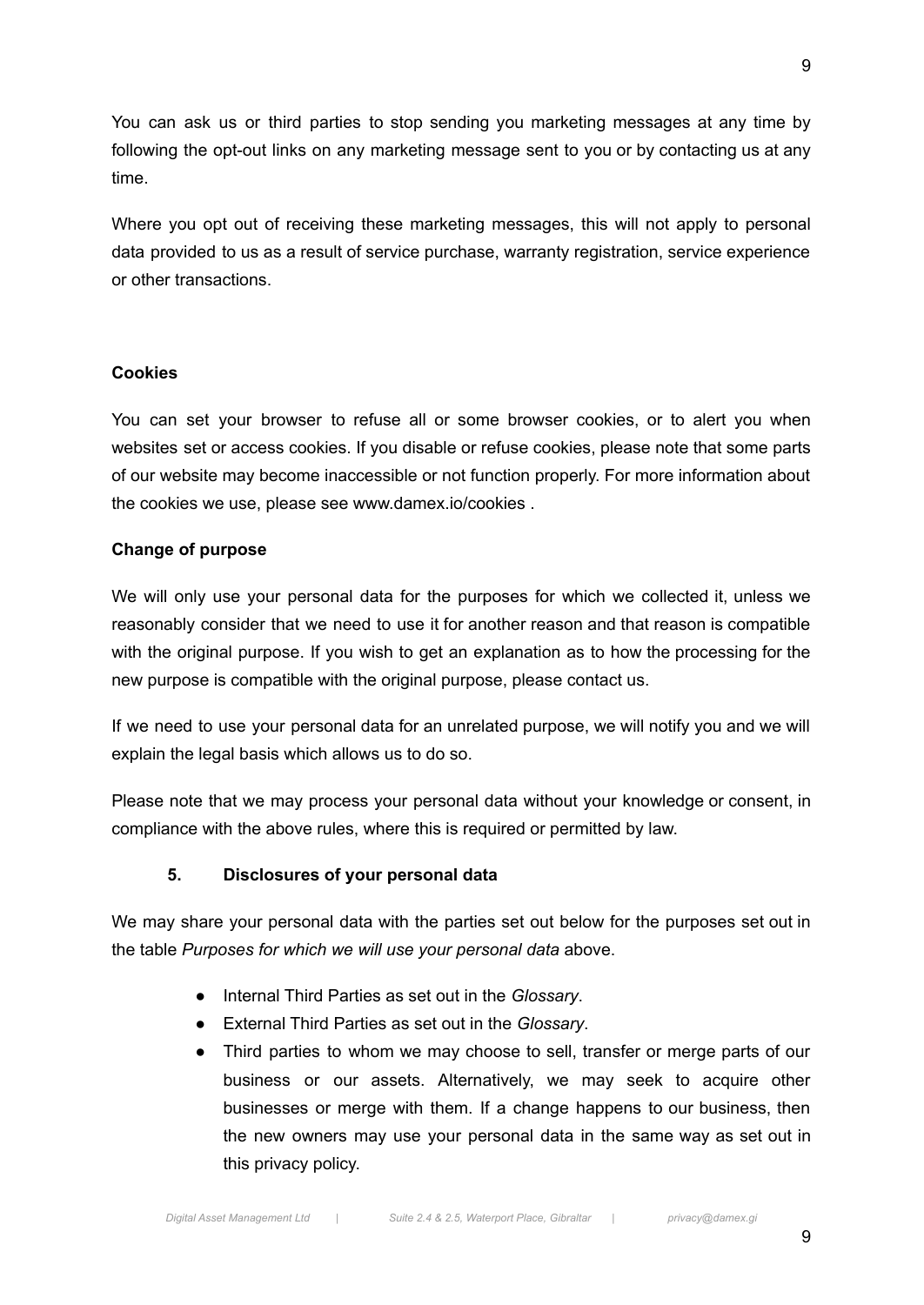We require all third parties to respect the security of your personal data and to treat it in accordance with the law. We do not allow our third-party service providers to use your personal data for their own purposes and only permit them to process your personal data for specified purposes and in accordance with our instructions.

# **6. International transfers**

We share your personal data within the Damex Group. This will involve transferring your data outside of Gibraltar.

Please contact us if you want further information on the specific mechanism used by us when transferring your personal data out of the Gibraltar.

# **7. Data security**

We have put in place appropriate security measures to prevent your personal data from being accidentally lost, used or accessed in an unauthorised way, altered or disclosed. In addition, we limit access to your personal data to those employees, agents, contractors and other third parties who have a business need to know. They will only process your personal data on our instructions and they are subject to a duty of confidentiality.

We have put in place procedures to deal with any suspected personal data breach and will notify you and any applicable regulator of a breach where we are legally required to do so.

# **8. Data retention**

# **How long will you use my personal data for?**

We will only retain your personal data for as long as reasonably necessary to fulfil the purposes we collected it for, including for the purposes of satisfying any legal, regulatory, tax, accounting or reporting requirements. We may retain your personal data for a longer period in the event of a complaint or if we reasonably believe there is a prospect of litigation in respect to our relationship with you.

To determine the appropriate retention period for personal data, we consider the amount, nature and sensitivity of the personal data, the potential risk of harm from unauthorised use or disclosure of your personal data, the purposes for which we process your personal data and whether we can achieve those purposes through other means, and the applicable legal, regulatory, tax, accounting or other requirements.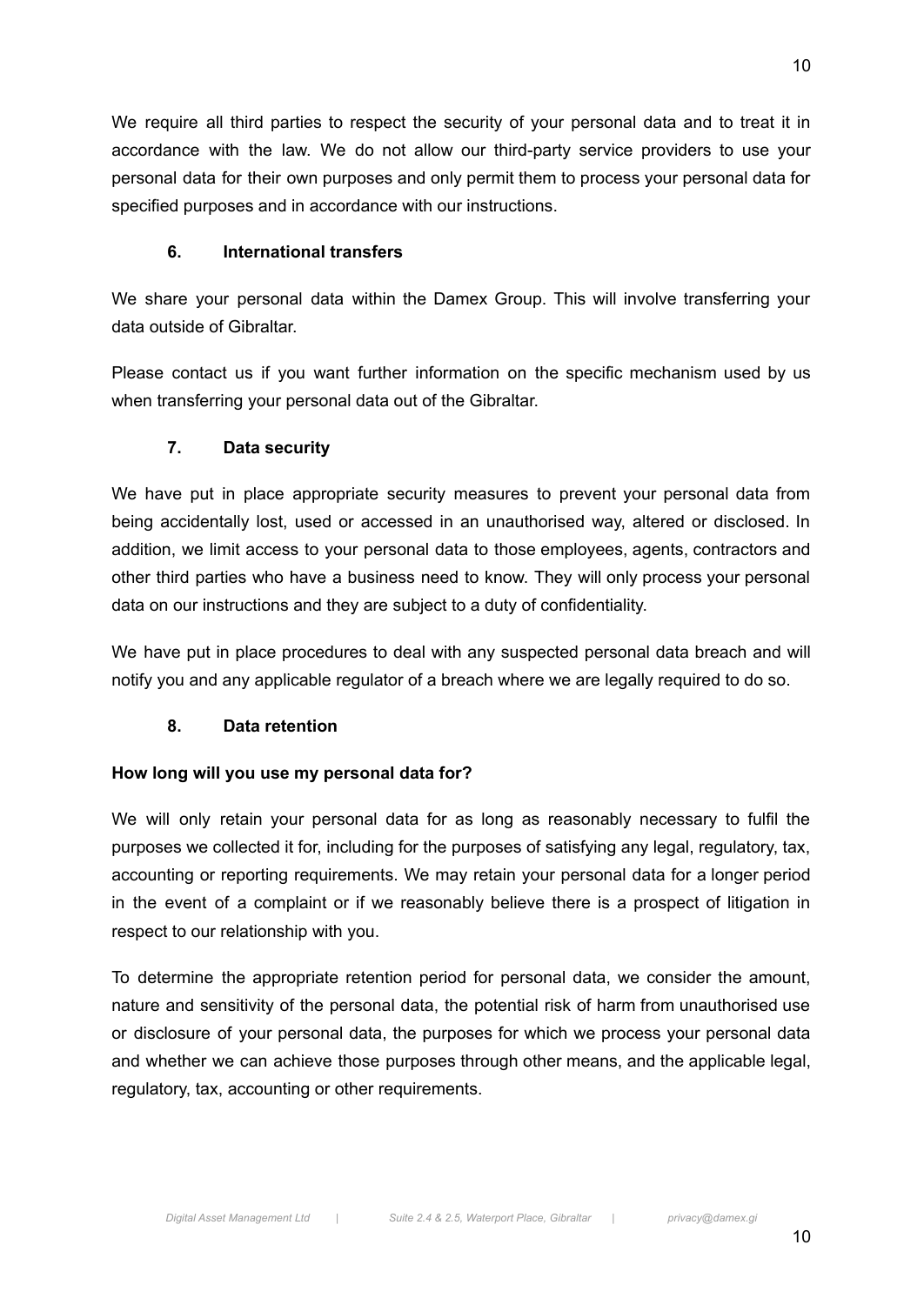By law we have to keep basic information about our customers (including Contact, Identity, Financial and Transaction Data) for six years after they cease being customers for Anti-Money Laundering record keeping purposes.

In some circumstances you can ask us to delete your data: see *your legal rights* below for further information.

In some circumstances we will anonymise your personal data (so that it can no longer be associated with you) for research or statistical purposes, in which case we may use this information indefinitely without further notice to you.

# **9. Your legal rights**

Under certain circumstances, you have rights under data protection laws in relation to your personal data. To exercise any of your rights please contact our DPO at privacy@damex.io .

# **No fee usually required**

You will not have to pay a fee to access your personal data (or to exercise any of the other rights). However, we may charge a reasonable fee if your request is clearly unfounded, repetitive or excessive. Alternatively, we could refuse to comply with your request in these circumstances.

#### **What we may need from you**

We may need to request specific information from you to help us confirm your identity and ensure your right to access your personal data (or to exercise any of your other rights). This is a security measure to ensure that personal data is not disclosed to any person who has no right to receive it. We may also contact you to ask you for further information in relation to your request to speed up our response.

#### **Time limit to respond**

We try to respond to all legitimate requests within one month. Occasionally it could take us longer than a month if your request is particularly complex or you have made a number of requests. In this case, we will notify you and keep you updated.

# **10. Glossary**

# **LAWFUL BASIS**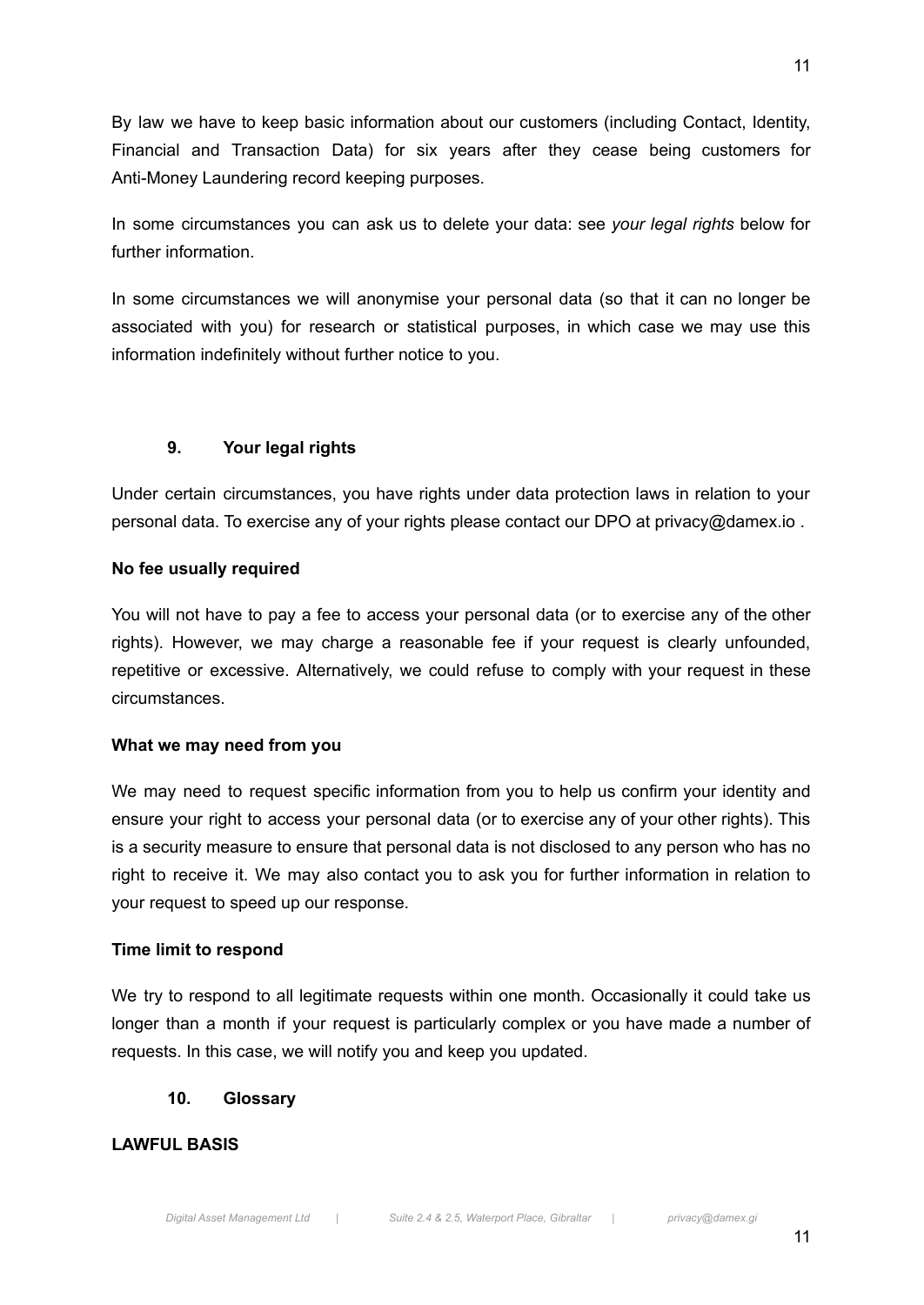**Legitimate Interest** means the interest of our business in conducting and managing our business to enable us to give you the best service/product and the best and most secure experience. We make sure we consider and balance any potential impact on you (both positive and negative) and your rights before we process your personal data for our legitimate interests. We do not use your personal data for activities where our interests are overridden by the impact on you (unless we have your consent or are otherwise required or permitted to by law). You can obtain further information about how we assess our legitimate interests against any potential impact on you in respect of specific activities by contacting us.

**Performance of Contract** means processing your data where it is necessary for the performance of a contract to which you are a party or to take steps at your request before entering into such a contract.

**Comply with a legal obligation** means processing your personal data where it is necessary for compliance with a legal obligation that we are subject to.

#### **THIRD PARTIES**

### **Internal Third Parties**

Other companies in the Damex Group acting as joint controllers or processors and who are based in Gibraltar, the United Kingdom or Spain and provide IT and system administration services and undertake customer support services

#### **External Third Parties**

- Service providers acting as processors based in the European Union who provide transaction monitoring, transaction facilitation and software services.
- Professional advisers acting as processors or joint controllers including lawyers, bankers, auditors and insurers based in Gibraltar, the United Kingdom or Spain who provide consultancy, banking, legal, insurance and accounting services.
- The Commissioner of Income Tax Gibraltar, the Gibraltar Financial Intelligence Unit regulators and other authorities acting as processors or joint controllers based in the United Kingdom who require reporting of processing activities in certain circumstances.

# **YOUR LEGAL RIGHTS**

You have the right to: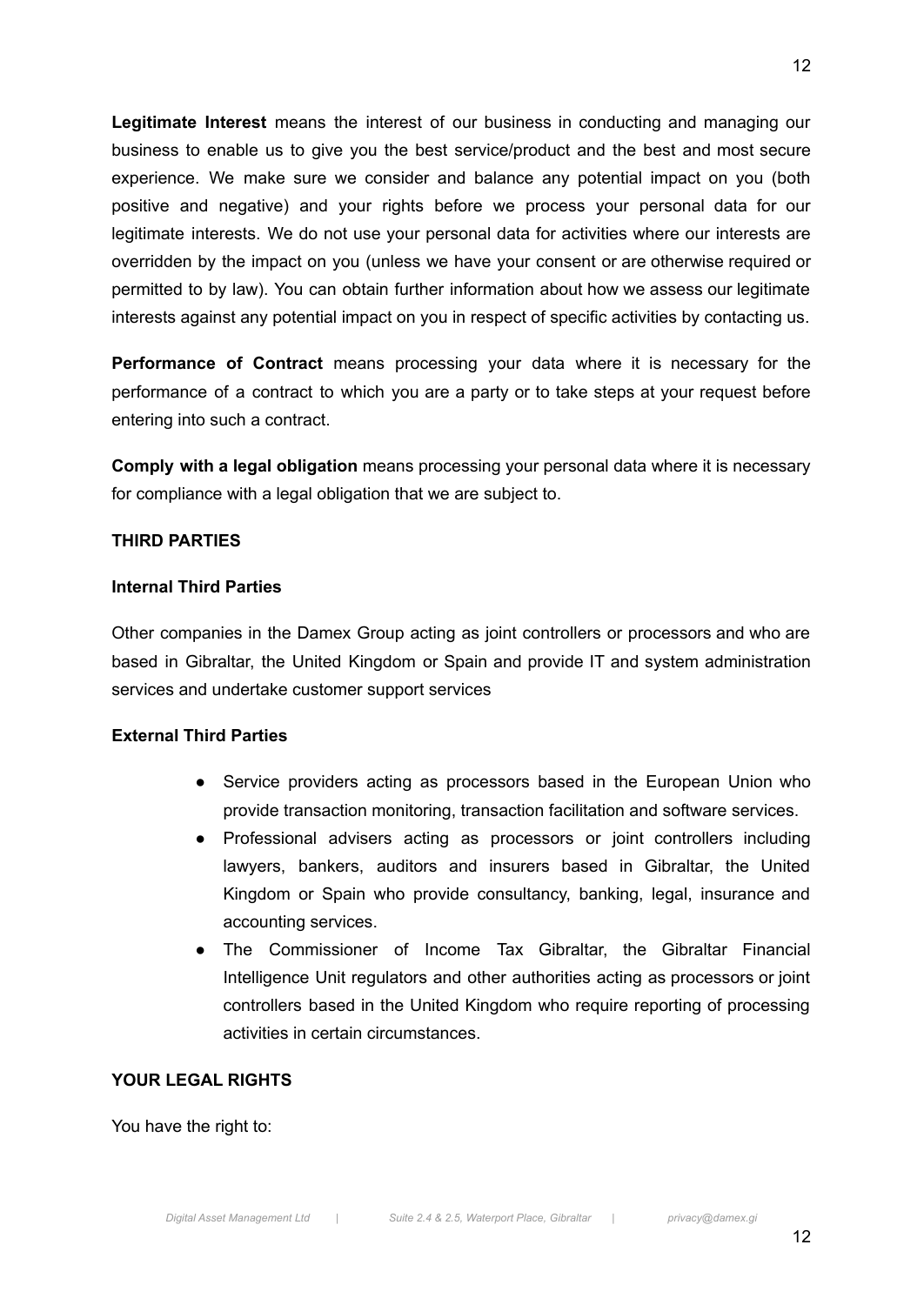**Request access** to your personal data (commonly known as a "data subject access request"). This enables you to receive a copy of the personal data we hold about you and to check that we are lawfully processing it.

**Request correction** of the personal data that we hold about you. This enables you to have any incomplete or inaccurate data we hold about you corrected, though we may need to verify the accuracy of the new data you provide to us.

**Request erasure** of your personal data. This enables you to ask us to delete or remove personal data where there is no good reason for us continuing to process it. You also have the right to ask us to delete or remove your personal data where you have successfully exercised your right to object to processing (see below), where we may have processed your information unlawfully or where we are required to erase your personal data to comply with local law. Note, however, that we may not always be able to comply with your request of erasure for specific legal reasons which will be notified to you, if applicable, at the time of your request.

**Object to processing** of your personal data where we are relying on a legitimate interest (or those of a third party) and there is something about your particular situation which makes you want to object to processing on this ground as you feel it impacts on your fundamental rights and freedoms. You also have the right to object where we are processing your personal data for direct marketing purposes. In some cases, we may demonstrate that we have compelling legitimate grounds to process your information which override your rights and freedoms.

**Request restriction of processing** of your personal data. This enables you to ask us to suspend the processing of your personal data in the following scenarios:

- If you want us to establish the data's accuracy.
- Where our use of the data is unlawful but you do not want us to erase it.
- Where you need us to hold the data even if we no longer require it as you need it to establish, exercise or defend legal claims.
- You have objected to our use of your data but we need to verify whether we have overriding legitimate grounds to use it.

**Request the transfer** of your personal data to you or to a third party. We will provide to you, or a third party you have chosen, your personal data in a structured, commonly used, machine-readable format. Note that this right only applies to automated information which